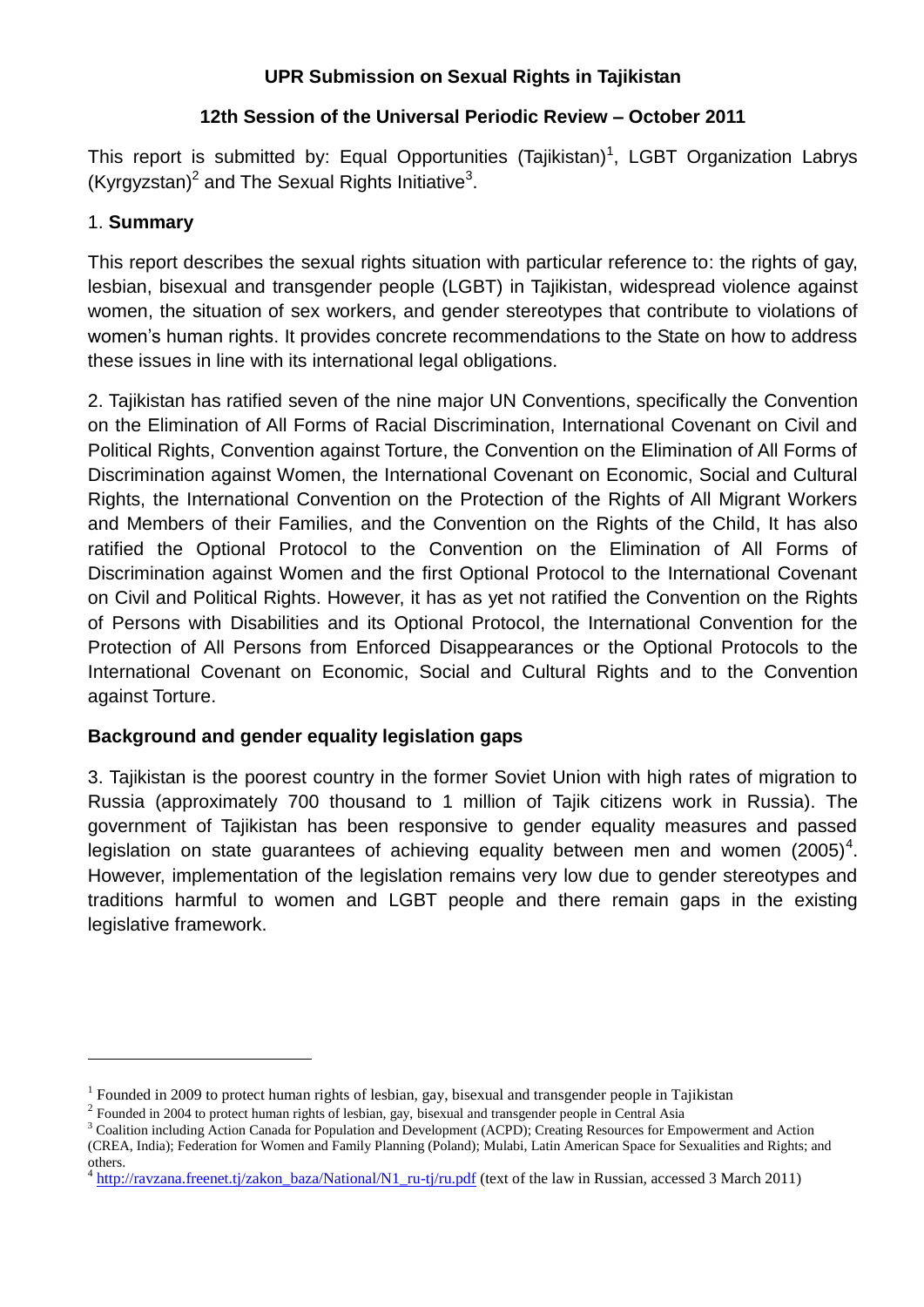4. A law on 'Protection against violence in the family' has been discussed in the parliament since 2009 but has never been passed while violence against women inside families remains one of the key issues preventing women from achieving their full potential<sup>5</sup>.

5. Tajik social norms leave little space for choices about sexual and reproductive rights. Women are expected to marry virgin at a young age often to a man chosen by their family for them. Female children are seen as belonging to the family of their future husbands and are unlikely to have a fair share of resources from their family compared to male children. This expectation also leaves women very few options in case of a violent marriage because they do not have the skills necessary to seek employment. The government does not recognize the harm of existing customary practices and does not take measures to modify cultural and social patterns of conduct that perpetuate inequality.

### 6. **Recommendations:**

**.** 

- *a) Establish mechanisms to ensure that the existing and proposed legislation is enacted, monitored and implemented by the state institutions;*
- *b) Train public officials to use a gender perspective in their work;*
- *c) Prevent, investigate and prosecute violence against women in the family through passing effective domestic violence legislation;*
- *d) Increase protection and support of victims and collect data on violence against women, in particular domestic violence disaggregated by sex;*
- *e) Ratify Optional Protocol of ICESCR;*
- *f) Meet the reporting commitments under CEDAW and other international treaty monitoring bodies regarding sexual rights;*
- *g) Enact appropriate and specific legislation and policies that address the effects of discriminatory stereotypes, cultures, practices and traditional practices in all areas of life. It is important that punishments for breaking the law be consistently applied and are not excessively severe and thus deter women from bringing charges or make the mechanism for punishment ineffective;*
- *h) Ensure effective implementation of existing legislation through gender sensitizing and training relevant public officials in various sectors and levels to raise their awareness as to the importance of women's full and equal participation in all areas. In this, the State has the obligation to ensure that private actors also comply with such legislation.*

### **The situation of lesbian, gay, bisexual and transgender people in Tajikistan**

7. The only mention of lesbianism and sex between men in Tajik legislation is found in Criminal Code articles 139 and 141 that deal with forced sexual relations between adults or between an adult and a minor under 16 years old.

<sup>&</sup>lt;sup>5</sup> Amnesty International Report 'Violence is not just a family affair: women face abuse in Tajikistan' [http://www.amnesty.org/en/library/asset/EUR60/001/2009/en/59bb6e9b-727d-496b-b88d-](http://www.amnesty.org/en/library/asset/EUR60/001/2009/en/59bb6e9b-727d-496b-b88d-1245a750d504/eur600012009en.pdf)[1245a750d504/eur600012009en.pdf](http://www.amnesty.org/en/library/asset/EUR60/001/2009/en/59bb6e9b-727d-496b-b88d-1245a750d504/eur600012009en.pdf) (accessed 3 March 2011)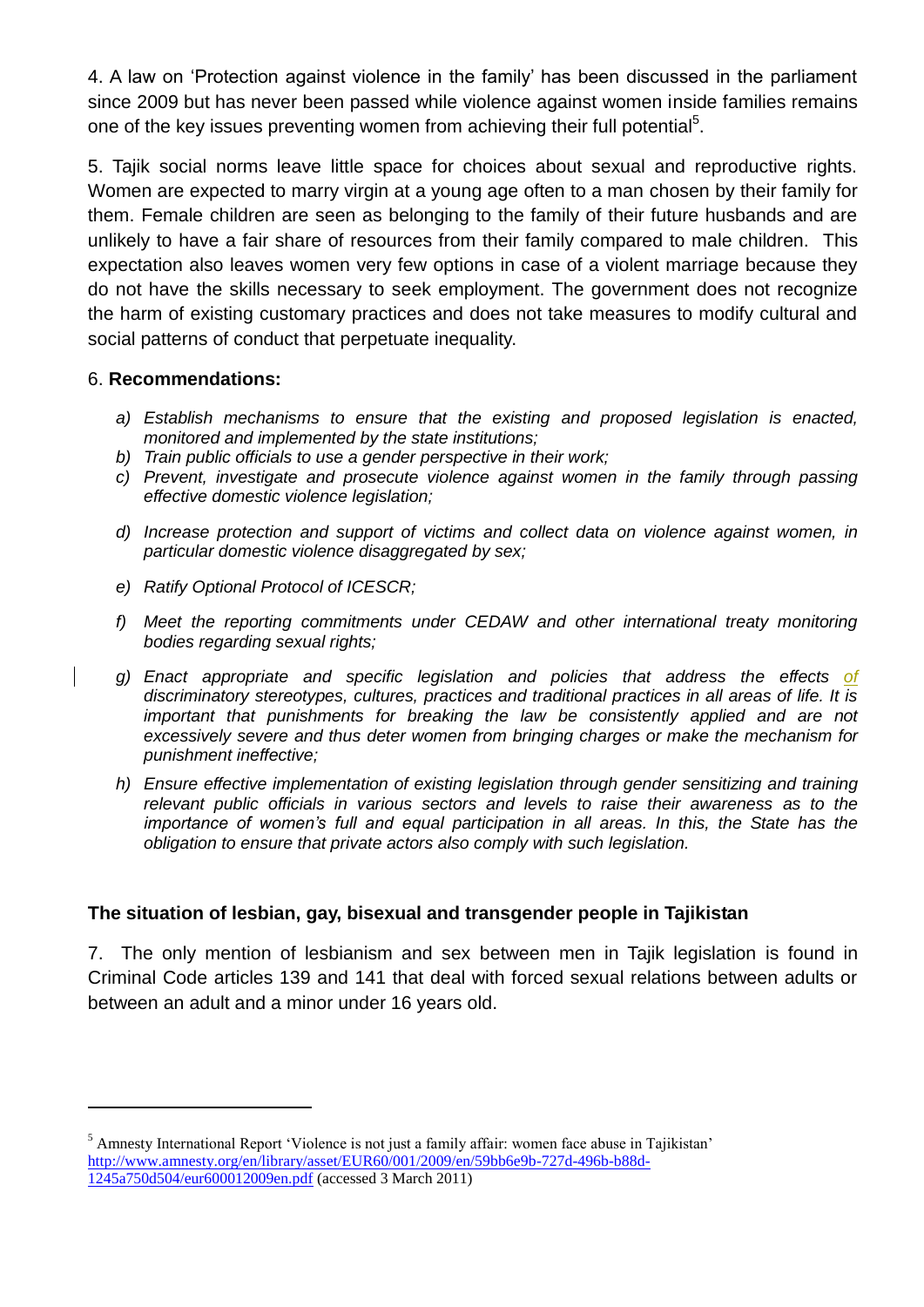## **Discrimination of Transgender people**

8. Article 74 of the Civil Code allows for changing of gender in identity papers if a document of authorized form issued by a medical organization is provided. This document does not exist which makes it impossible for transgender people to change their legal identity to match their gender. Any situation, therefore, where legal identity papers are required puts transgender individuals at risk of humiliation and potentially violence. For example, transgender woman Karina reported being stripped naked by Dushanbe airport security because her passport gender and her appearance did not match. She has to fly to Moscow in order to obtain her hormonal therapy which is not available in Tajikistan and is harassed in the airport each time<sup>6</sup>.

9. As Tajikistan does not offer access to hormonal therapy or surgeries transgender people have to travel abroad to obtain them. In Tajikistan transgender people experience high levels of violence. If they wish to leave the country it is difficult to obtain state IDs in their expressed gender. It is also very difficult for transgender people to be employed legally because of the ID situation. Equal Opportunities assisted transgender people in obtaining legal identification but the state referred to lack of legislation regulating this process.

### **10. Recommendations**

a) apply international best practices (eg the Yogyakarta Principles on the application of *international law in relation to sexual orientation and gender identity) to recognize the rights of transgender people to change gender and name in passports and other official documents in accordance with their self-defined gender identity and without the need to undergo surgeries;*

*b) Train law enforcement bodies, medical specialists and civil registry clerks on gender identity issues to ensure access to quality services for transgender people including protection from violence, right to health, freedom of movement, privacy and security of the person;*

### **Harassment and discrimination of gay and bisexual men**

11. Many gay and bisexual men would like to migrate to Russia or Kazakhstan because their opportunities in Tajikistan are limited. They are controlled by their families and ridiculed by the general public. Many are forcefully married to women or plan to get married following pressure from their families. Gay and bisexual men from smaller towns and villages move to big cities in order not to be under surveillance by their families and communities.<sup>7</sup>

12. Very often even in larger cities the police, knowing about the social vulnerability of gay and bisexual men, set up meetings and blackmail the men who turn up believing that they are meeting another gay man. Sexual and physical violence against gay and bisexual men perpetrated by the police is also very common.

### 13. **Recommendations:**

**.** 

- *a) Take all necessary policing and other measures to prevent and provide protection from all forms of violence and harassment related to sexual orientation and gender identity;*
- *b) Take all necessary legislative measures to impose appropriate criminal penalties for violence, threats of violence, incitement to violence and related harassment, based on the sexual*

<sup>6</sup> Communication with Karina (name changed) June 2010

<sup>7</sup> Information provided by Equal Opportunities NGO February 2011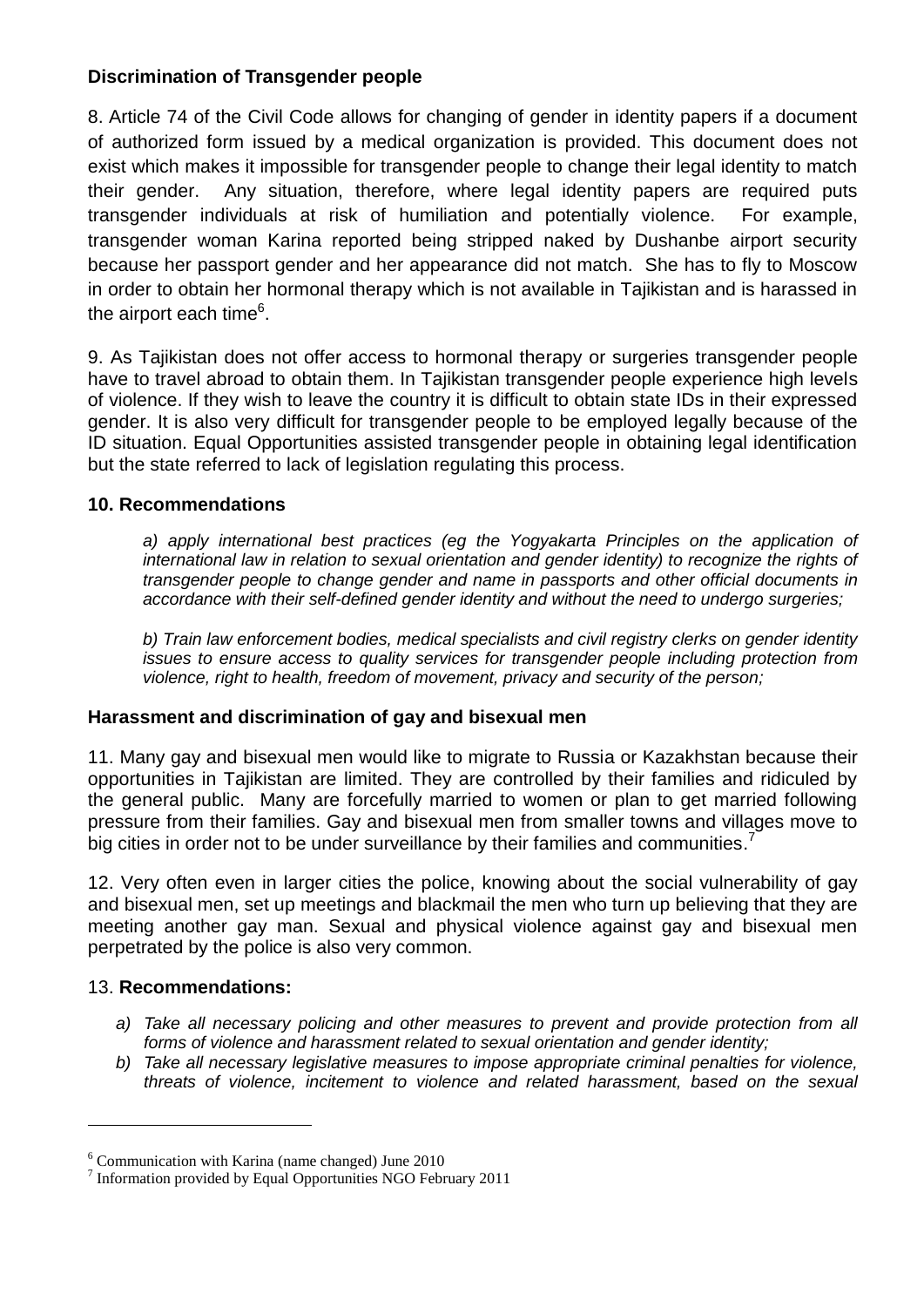*orientation or gender identity of any person or group of persons, in all spheres of life, including the family and the state agencies;*

*c) Undertake campaigns of awareness-raising, directed to the general public as well as to actual and potential perpetrators of violence, in order to combat the prejudices that underlie violence related to sexual orientation and gender identity.*

#### **Invisibility of and violence against lesbian and bisexual women**

14. The lives of lesbian and bisexual women in Tajikistan are regulated and controlled by their families and communities. They are not expected to make choices in finding a partner and are married off to men chosen by their family at an early age.<sup>8</sup> Those of them able to resist the pressure to get married have to hide their sexual orientation and relationships. Due to high level of risk and secrecy around their lives, it is almost impossible for them to organize or be associated with LGBT organizations publicly.

15. When a lesbian woman decides to leave her heterosexual marriage, her family is likely to marry her again and she could become second wife in a polygamous marriage with a man<sup>9</sup>. Some women choose to lead double-lives with a cover-up marriage to fulfill their parents' expectations<sup>10</sup>.

16. In December 2010 a 28-year-old lesbian woman was raped by her former husband of three years whom she divorced. The man visited her in an apartment where she lived with her female partner. He offered to remarry her and have her partner as his second wife. When the woman reported the rape, a police officer advised her to keep her mouth shut and be grateful that her former husband did not kill her. The police officer perceived her sexual  $\alpha$  orientation as a justification for violence $^{11}$ .

#### 17. **Recommendations:**

- *a) Raise awareness around the benefits of women's independence and full participation in all spheres of life – political, economic, social and cultural;*
- *b) Comply with Article 16 of CEDAW that obliges states to ensure on a basis of equality, the right to freely choose a spouse and to enter into marriage only with free and full consent;*
- *c) Ensure that perpetration of violence based on sexual orientation and gender identity is vigorously investigated, and that, where appropriate evidence is found, those responsible are prosecuted, tried and duly punished, and that victims are provided with appropriate remedies and redress, including compensation.*

### **LGBT Organizing**

18. Given the social circumstances LGBT organizing is unsafe and LGBT rights concerns are hard to address using state human rights mechanisms. Organizations working with LGBT communities have to keep a low profile in order to avoid social backlash. The mainstream human rights movement in Tajikistan is not supportive of organizing around sexual orientation and gender identity<sup>12</sup>. Recruitment of qualified staff to work for LGBT organizations is a challenge because very few professionals want to be associated with an LGBT organization.

#### 19. **Recommendations:**

 $\overline{\phantom{a}}$ 

<sup>&</sup>lt;sup>8</sup> Information provided by Equal Opportunities NGO February 2011

<sup>&</sup>lt;sup>9</sup> Information provided by Equal Opportunities NGO February 2011

<sup>&</sup>lt;sup>10</sup> Labrys Oral History Research Project, interview with Zibo 09.07.2010

 $11$  Information provided by Tajik women's rights activist 08.03.2011

<sup>&</sup>lt;sup>12</sup> Labrys Oral History Research Project, interview with Zibo 09.07.2010